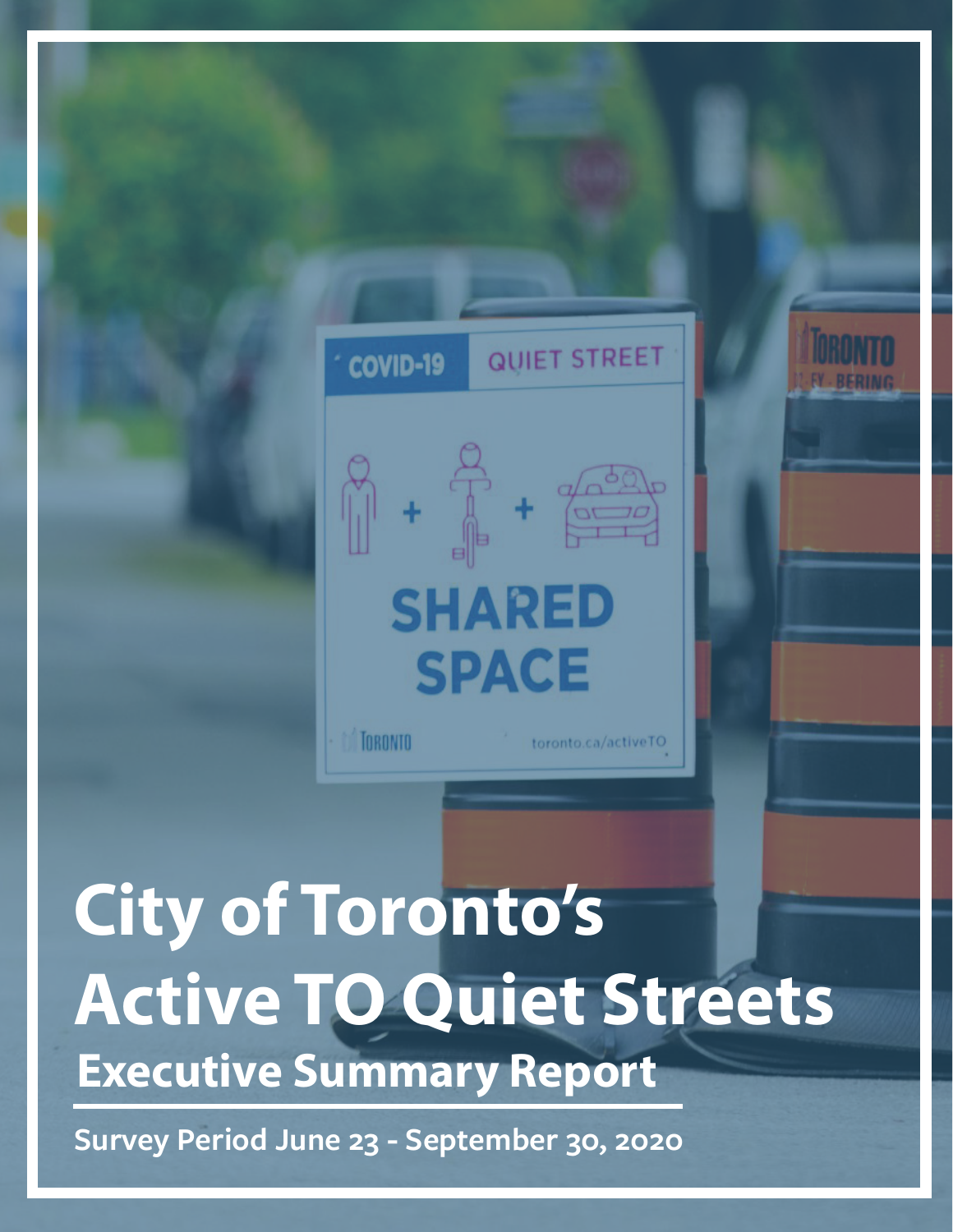#### **Project Team**

#### **8 80 Cities**

Project Lead: David Simor, Senior Project Manager

Analysis and Report: Candice Leung, Project Coordinator Brandon Miles, Consultant

#### **Funding Partner**

**City of Toronto**



*In 2020, 8 80 Cities led an evaluation of the Quiet Streets program, the results of which are outlined in this report.*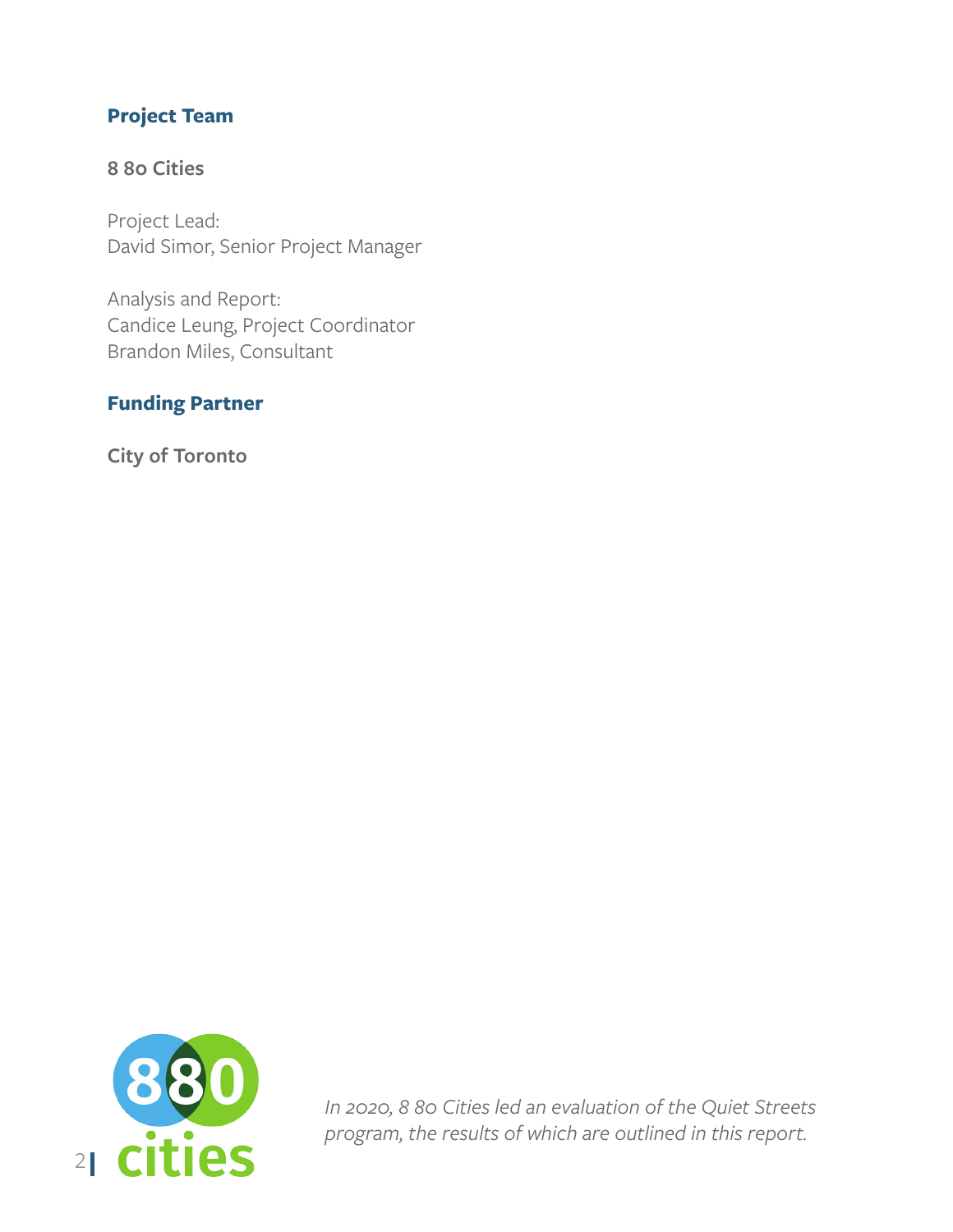# **Executive Summary**

## **9,824 Total Survey Responses**



In the Spring of 2020, the City of Toronto launched the Quiet Streets program as part of the ActiveTO initiative created in response to the COVID-19 pandemic. Quiet Streets were introduced across 65 kilometers in 31 locations to make it safer and easier for people to maintain physical distance while walking and cycling on local streets. This program was designed to enable trips to essential businesses as well as recreational access to the outdoors in the earliest days of the pandemic, when parks were closed and norms and standards of physical distancing and mask wearing were not yet established. Quiet Streets were installed in May 2020 and continued until mid-October 2020.

On these streets, signs and barricades were placed at each intersection along the route either in the centre of the lane or at the curbside, depending on the characteristic of the location. There were two signs facing oncoming traffic - one saying 'Shared Space' depicting a pedestrian, a person cycling, and a car, and the other one saying 'Local Traffic Only'. There was a third sign on the reverse saying 'Do your part, stay apart'. Routes were also designated as soft closures on digital wayfinding platforms (e.g. Google Maps and Waze). A few weeks into the program Google Maps introduced a designation called 'Pedestrian Street' and converted the code for all Quiet Streets to the new designation.

From June 23rd – September 30th, an online survey was open to gather feedback from users of the Quiet Streets. The survey was promoted with sidewalk stickers and decals on barricades. Ward offices were also encouraged to include the link in Councillors' newsletters. A total of 9,842 survey responses were collected. This report summarizes that feedback, first looking at the data from a program-wide perspective, and then breaking it down on a route-by-route basis.

Quiet Streets provoked a wide range of responses. The vast majority of survey respondents agreed with the goals of Quiet Streets. They wanted to see a reduction in vehicular speeds, wanted more space to safely physically distance, and wanted safer, shared streets. Where people tended to disagree was in how successful the Quiet Streets program was at achieving those goals. A small portion of respondents rejected the premise of the Quiet Streets program.

Some respondents identified and appreciated many benefits of Quiet Streets, most commonly the ability to safely distance from others, feeling safer while walking or cycling along the route, and reductions in nonlocal traffic. Less commonly identified, but still prominent benefits of the program include improvements to respondents mental, physical, and environmental health. Other respondents disagreed that Quiet Streets helped reduce non-local traffic or reckless driving, and expressed frustration with the quality of program materials, considering them to be too easily tampered with to affect change. The survey question about program benefits generated demonstrably more engagement than the survey question about program pain points, suggesting that the program was viewed more positively overall, with room for improvement.